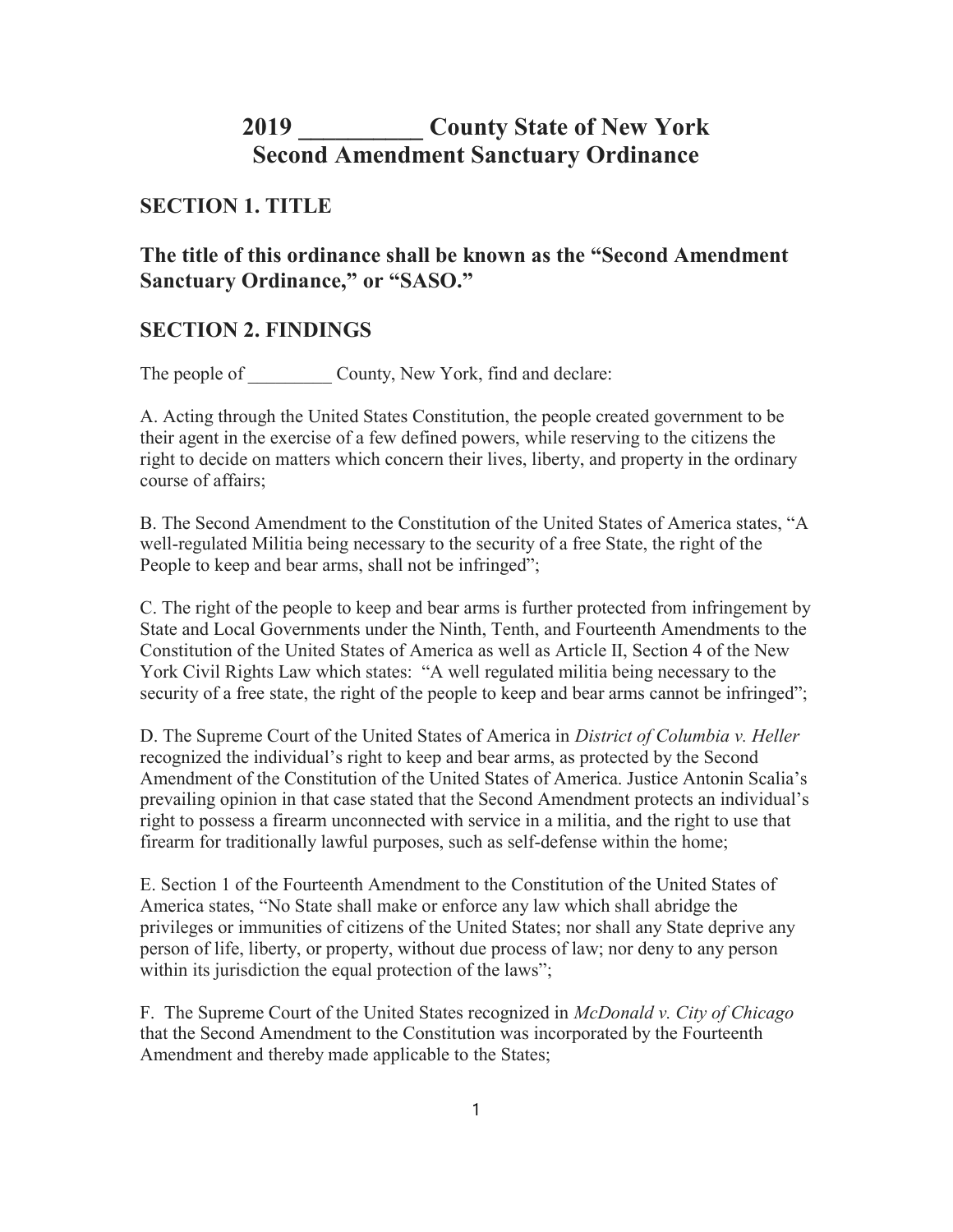G. Justice Thomas M. Cooley in the *People v. Hurlbut* 24 Mich. 44, page 108 (1871), states: "The State may mould local institutions according to its views of policy or expediency: but local government is matter of absolute right; and the state cannot take it away";

H. The right to be free from the commandeering hand of government has been recognized by the United States Supreme Court in *Printz v. United States*. The Court held: "The Federal Government may neither issue directives requiring the States to address particular problems, nor command the States' officers, or those of their political subdivisions, to administer or enforce a federal regulatory program." The anticommandeering principles recognized by the U.S. Supreme Court in *Printz v. United* States are predicated upon the advice of James Madison, who in Federalist #46 advised "a refusal to cooperate with officers of the Union" in response to either unconstitutional federal measures or constitutional but unpopular federal measures;

I. Therefore, the right to keep and bear arms is a fundamental individual right that shall not be infringed; and all local, state, and federal acts, laws, orders, rules or regulations regarding firearms, firearms accessories, and ammunition are a violation of the Second Amendment;

J. Local governments have the legal authority to refuse to cooperate with state and federal firearm laws that violate those rights and to proclaim a Second Amendment Sanctuary for law-abiding citizens in their cities and counties;

K. Therefore, through the enactment of this document, County, New York, is hereby a Second Amendment Sanctuary County.

#### SECTION 3. PROHIBITIONS

A. Notwithstanding any other law, regulation, rule or order to the contrary, no agent, department, employee or official of **County**, a political subdivision of the State of New York, while acting in their official capacity, shall:

1) Knowingly and willingly, participate in any way in the enforcement of any Unlawful Act, as defined herein, regarding personal firearms, firearm accessories, or ammunition.

2) Utilize any assets, county funds, or funds allocated by any entity to the county, in whole or in part, to engage in any activity that aids in the enforcement or investigation relating to an Unlawful Act in connection with personal firearms, firearm accessories, or ammunition.

### SECTION 4. PENALTIES

A. An "Unlawful Act" shall consist of any state act, law, order, rule, or regulation, which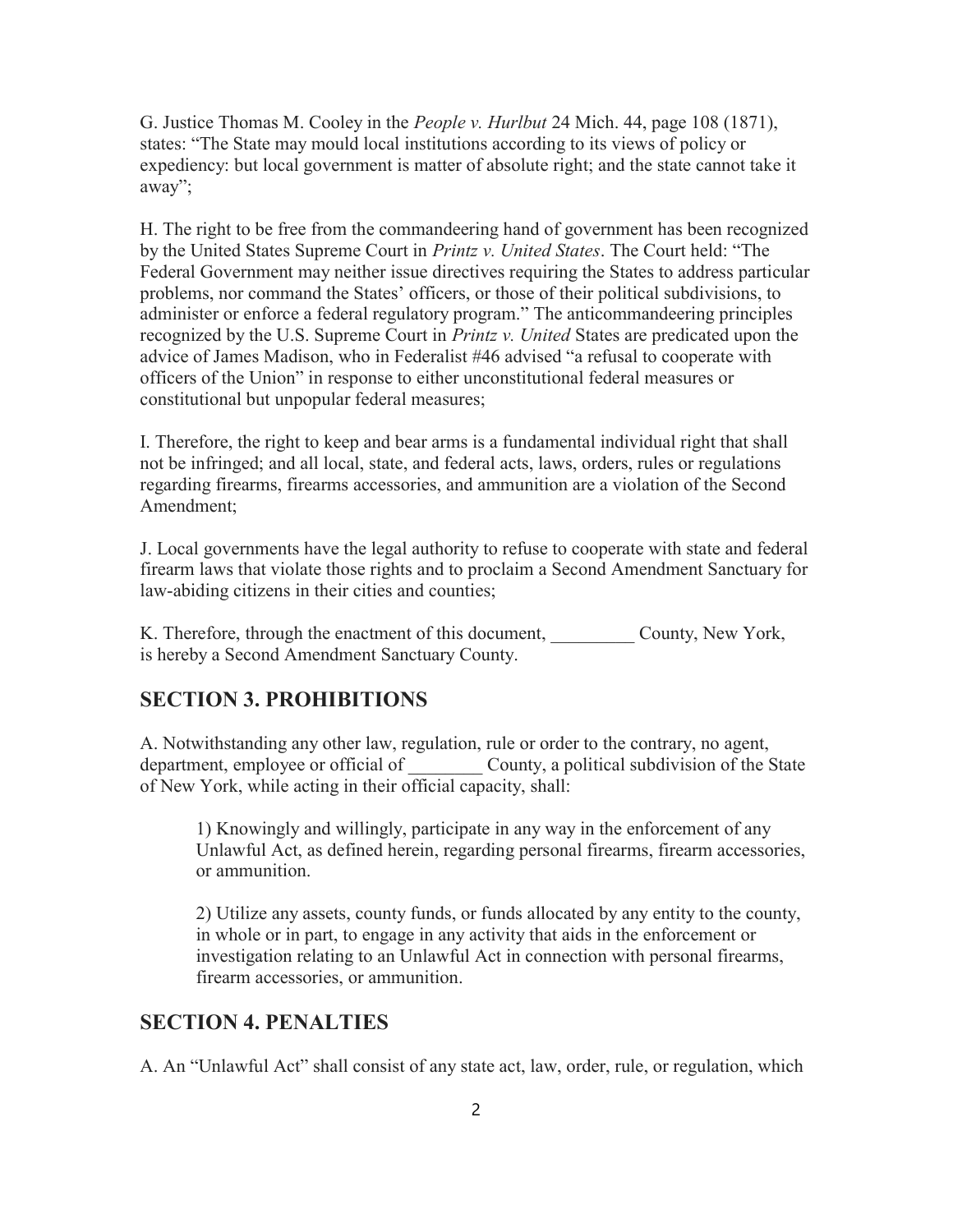restricts an individual's constitutional right to keep and bear arms, including any state act, law, order, rule, or regulation which bans or effectively bans, registers or effectively registers, or limits the lawful use of firearms, firearm accessories or ammunition (other than a fully automatic firearm or a firearm, accessory, or ammunition which is made unlawful by federal law). Any such "Unlawful Act" is invalid in this county and shall not be recognized by county, is specifically rejected by the voters of this county, and shall be considered null, void and of no effect in County, New York, and this includes, but shall not be limited to the following:

1) Any state tax, levy, fee, or stamp imposed on firearms, firearm accessories, or ammunition not common to all other goods and services on the purchase or ownership of those items by citizens, other than pursuant to federal law; and

2) Any state registration or tracking of firearms, firearm accessories, or ammunition, other than pursuant to federal law;

3) Any state registration or tracking of the owners of firearms, firearm accessories, or ammunition, other than pursuant to federal law;

4) Any registration and background check requirements on firearms, firearm accessories, or ammunition for citizens, other than checks made pursuant to federal law; and

5) Any state act forbidding the possession, ownership, or use or transfer of any type of firearm, firearm accessory, or ammunition by citizens of the legal age of eighteen and over, other than pursuant to federal law;

6) Any act ordering the confiscation of firearms, firearm accessories, or ammunition from citizens;

7) Any prohibition, regulation, and/or use restriction related to ownership or the constitutionally-guaranteed lawful use of non-fully automatic firearms;

8) A civil offense against this ordinance is a Class A violation, with a maximum fine of \$2,000 for an individual, and \$4,000 for a corporation; and

9) Any prohibition, regulation, and/or use restriction limiting hand grips, stocks, flash suppressors, bayonet mounts, magazine capacity, clip capacity, internal capacity, or types of ammunition available for sale, possession or use by citizens.

B. Anyone within the jurisdiction of County, New York, accused to be in violation of this ordinance may be sued in the Supreme Court of New York for declaratory and injunctive relief, damages, and attorney's fees. Neither sovereign nor official or qualified immunity shall be an affirmative defense of the County in cases pursuant to this section.